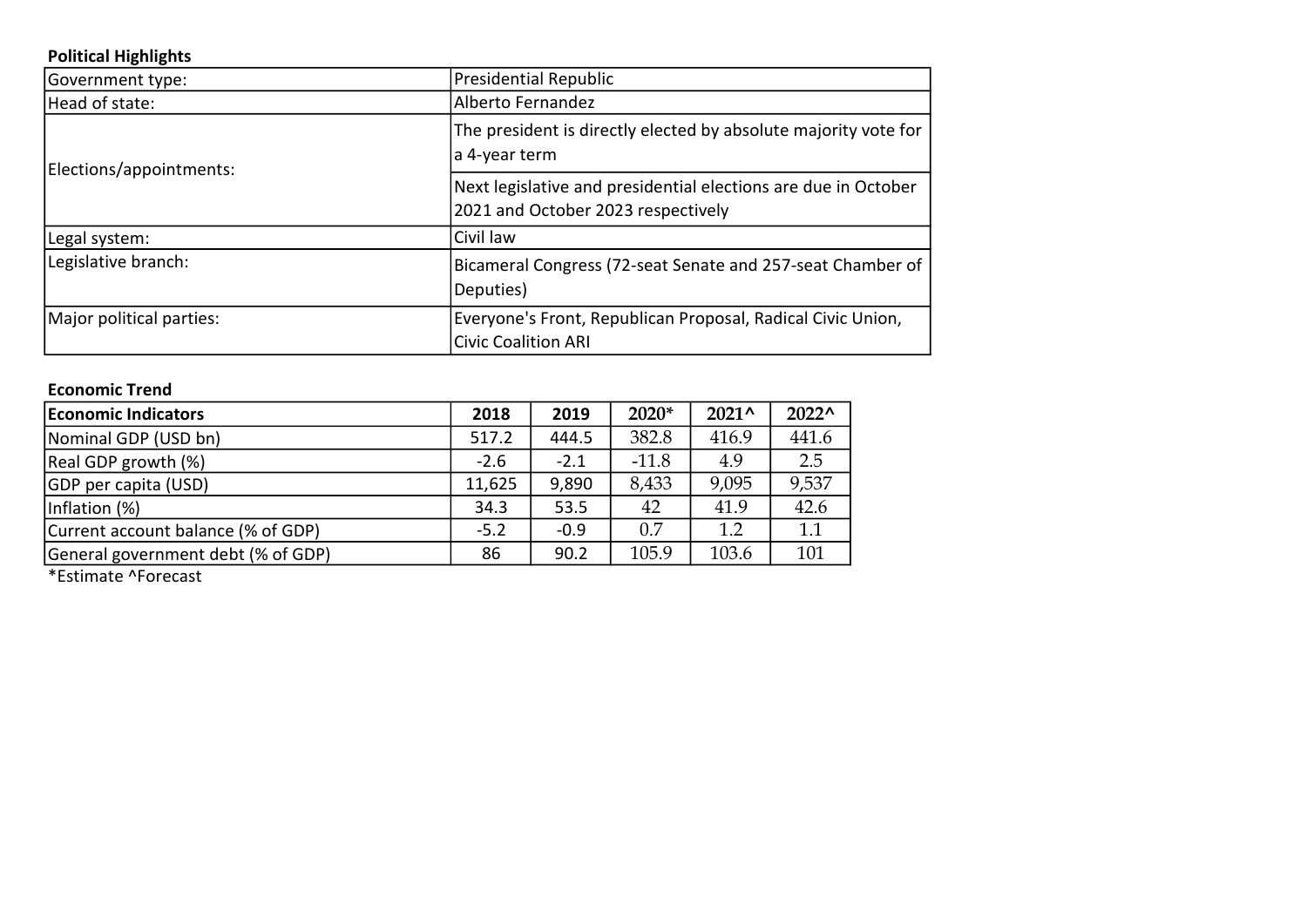#### Hong Kong Total Exports to Argentina

Hong Kong Total Exports to Argentina

|      |           | (HK\$ billion) |
|------|-----------|----------------|
| Year | Argentina | World          |
| 2011 | 3.9       | 3,337          |
| 2012 | 3.1       | 3,434          |
| 2013 | 3.1       | 3,560          |
| 2014 | 3.8       | 3,673          |
| 2015 | 7.2       | 3,605          |
| 2016 | 5.0       | 3,588          |
| 2017 | 5.0       | 3,876          |
| 2018 | 3.8       | 4,158          |
| 2019 | 2.7       | 3,989          |
| 2020 | 2.4       | 3,928          |